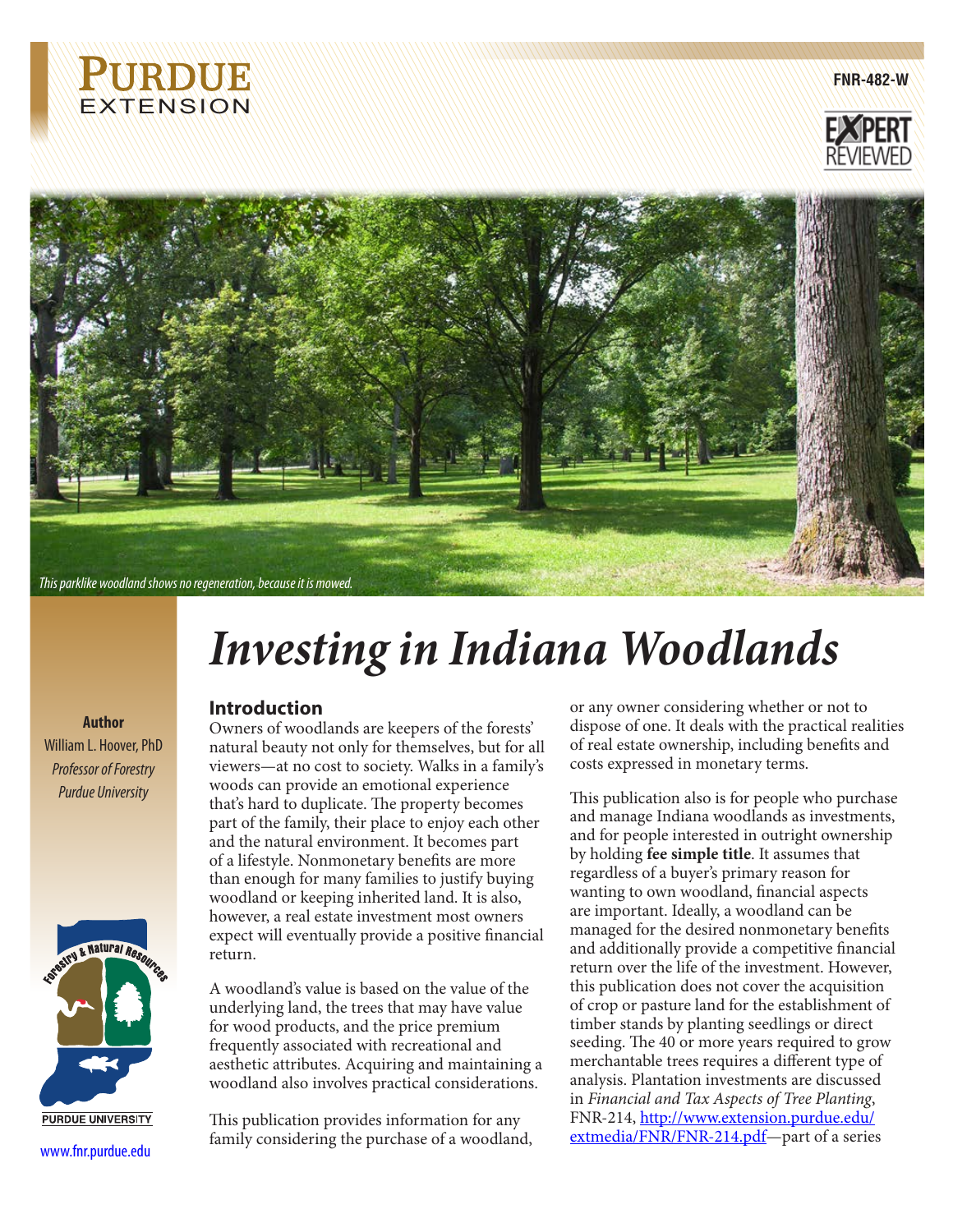of publications dealing with the planting and care of fine hardwood seedlings that can be found at, [https://ag.purdue.](https://ag.purdue.edu/fnr/Extension/Pages/publications.aspx) [edu/fnr/Extension/Pages/publications.aspx](https://ag.purdue.edu/fnr/Extension/Pages/publications.aspx).

Technical terms used by foresters, bankers, and investment advisors are defined in the glossary at the end of this publication. You can find more detailed information on the Internet.

# **Investment in Woodlands or Timberlands: History and Trends**

Woodlands, a term used in the Central states, refers to wooded tracts, also called woodlots. These tracts typically cover 10 to 50 acres. A U.S. Forest Service sample of Indiana families who own woodlands indicates that tracts that are part of farms are 50 acres or more (Figure 1). Other tracts are owned by individuals for many different reasons. Whatever the reason for investment, this type of woodland ownership requires active management.



**Figure 1.** Distribution of family woodland tracts by size and ownership as part of a farm. (U.S. Forest Service, Forest Inventory Analysis, Woodland Owner Survey, <http://www.fia.fs.fed.us/nwos/>accessed 6/25/2013)

If you are seeking a hands-off investment in timberland, there are other options. Timberland refers to larger ownerships such as the Hoosier National Forest and large holdings of corporations, partnerships, and real estate investment trusts (REIT). Options include publically traded REITs, private equity firms called timber investment management organizations (TIMOs), and timberland you purchase using the services of a consulting firm specializing in working with private investors in the acquisition and management of large tracts. Your investment advisor can help you identify options.

Until the 1980s, the largest private owners of timberland in the United States were vertically integrated forest products companies such as International Paper and Weyerhaeuser. Their timberland provided a secure source for a portion of the raw material needed for their converting plants. Starting in the early 1980s, Wall Street analysts demonstrated that the stock of these firms was undervalued because of the **unrealized capital value** of their timberland. This led to pressure from stockholders and investment managers for these firms to either liquidate land or break it into separate timberland enterprises. As a result, millions of acres of timberland came on the market. Because of the size of these holdings, they were attractive to institutional investors such as life insurance companies. In addition, timberland investment companies were formed to purchase these lands for **pooled investors**. A major selling point for individual investors was the long record of **real price** increases for timber, a degree of countercyclical business activity, and relatively low physical and financial risk. These are desirable characteristics for portfolio diversification.

These trends had little, if any, effect in Indiana because of the lack of large industrial holdings to be divested, the dominance of scattered small tracts, the difficulty of capturing economies of scale in the management of small scattered tracts, and woodland prices based on factors other than financial returns from timber production. The attention paid by the investment community to timberland did, however, increase interest of Indiana investors in woodland.

Currently, acquisitions are possible on the general real estate market, directly from sellers, through purchases of farms with woodland, and through the occasional liquidation of larger ownerships. Real estate brokers dealing primarily with farmland should be considered, especially if they are associated with the American Society of Farm Managers and Rural Appraisers, [http://www.](http://www.asfmra.org/) [asfmra.org/.](http://www.asfmra.org/) Auctions of farms are typically conducted by breaking the land into individual sale units. "Woodland" is usually one of these units.

## **Description of Indiana Woodlands**

There are 4.83 million acres of woodland in Indiana, 4.05 million privately owned. All but 166,159 acres are natural stands (i.e., not artificially regenerated by planting or seeding). Seventy-five percent of woodland contains medium or greater **tree stocking**. Full stocking is when the number and size of trees fully occupy the biological potential of the land.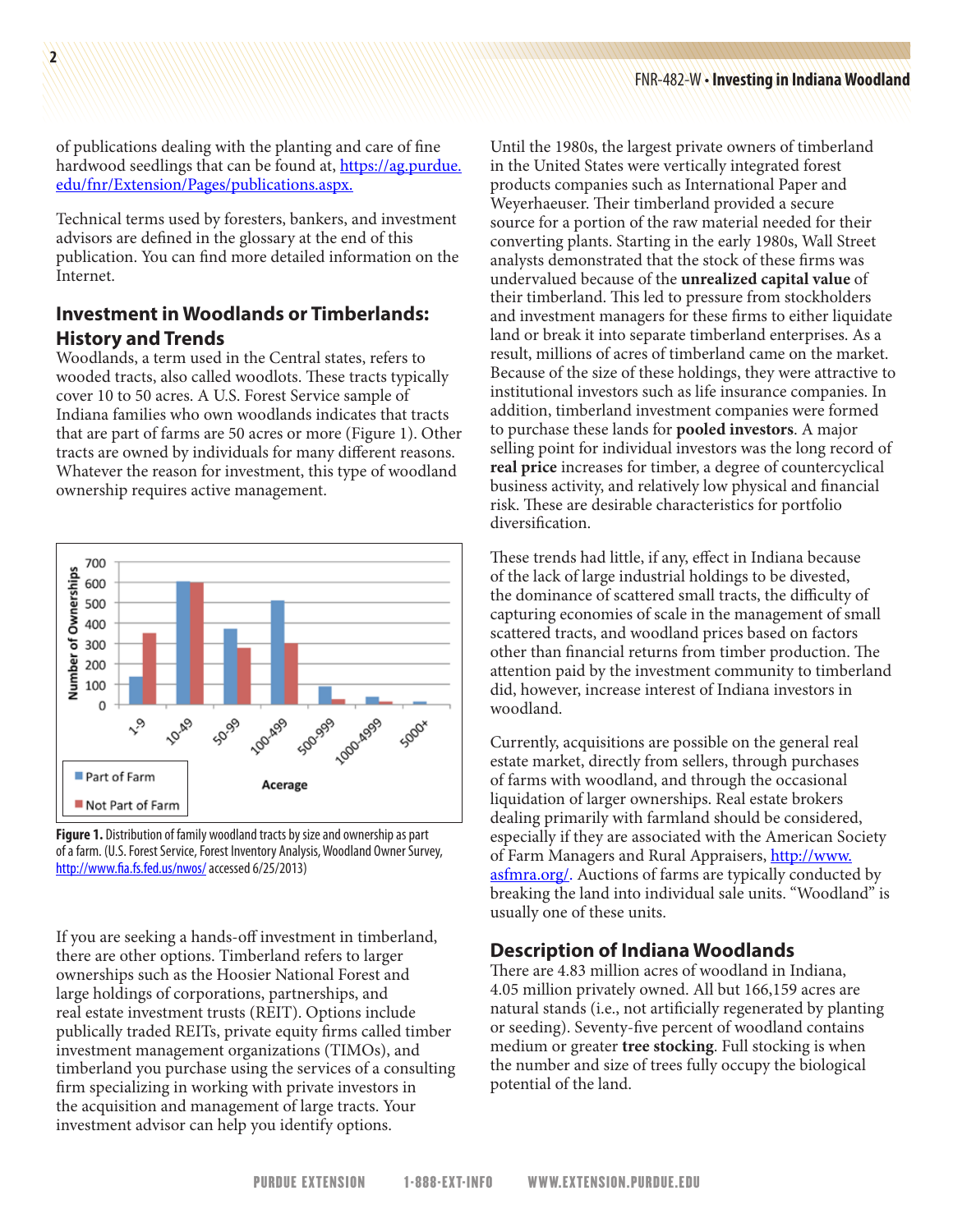#### FNR-482-W • **Investing in Indiana Woodland**

The dominant Indiana species mix is oak/hickory, covering 2.9 million acres. The next largest mix is elm/ ash/cottonwood at 0.55 million acres, followed by maple/ beech/birch at 0.31 million acres. Species mixes are shifting to maple/beech/birch, because the **selective harvesting** commonly used favors shade-tolerant species such as hard maple. Indiana's forests are maturing, indicated by the average diameter and age of trees. Fifty-four percent of the trees in oak/hickory forests are at least 60 years of age, and 73 percent are at least 15 inches **diameter breast height** (DBH).

Woodland in northern Indiana typically consists of scattered woodlots, frequently parts of farms, and tracts adjacent to waterways, lakes, and reservoirs (Figure 2). There is very little publicly owned woodland in northern Indiana. South Central Indiana is the most heavily forested region (Figure 3). This region is unglaciated, resulting in ridge-and-valley topography. The ridges and sideslopes are forested. The valley bottoms are typically in an agricultural use, including small crop fields and pastures. The southeastern and southwestern landscapes are similar to northern Indiana, but with a more rugged terrain.



**Figure 2.** Typical landscape of northern Indiana with scattered woodlots and contiguous tracts of woodland adjacent to waterways, lakes, and reservoirs. (Google Earth, accessed 6/25/2013)



**Figure 3.** Typical landscape of South Central Indiana showing woodlands on the ridges and slopes, and agricultural land and homesteads in valleys. (Google Earth, accessed 6/25/2013)

# **Description of Indiana Woodland Owners**

A typical woodland is 21 acres and is owned by a family with at least one owner who is 62 years of age. A typical owner either leaves a forest unmanaged or does just enough to protect it and cut firewood for personal use. Fifty percent of the woodlands are held by an estimated 66,000 owners as parts of farms, but not necessarily by farmers, since over 50 percent of farmland is farmed not by the landowner, but by others, generally operators who rent the land.

# **Ownership Objectives**

U.S. Forest Service surveys of family owners of Indiana woodland estimated that less than 15 percent own woodland primarily for the production and sale of timber, and this required a harvest. Eighty-five percent of families owned it primarily to enjoy beauty and scenery. Current owners' lack of interest in their timber as a source of income may provide opportunities for buyers to purchase woodland at less than fair market value. It's more likely, however, that family forest owners realize timber is a valuable asset, and, in fact, tend to overestimate its market value.

**3**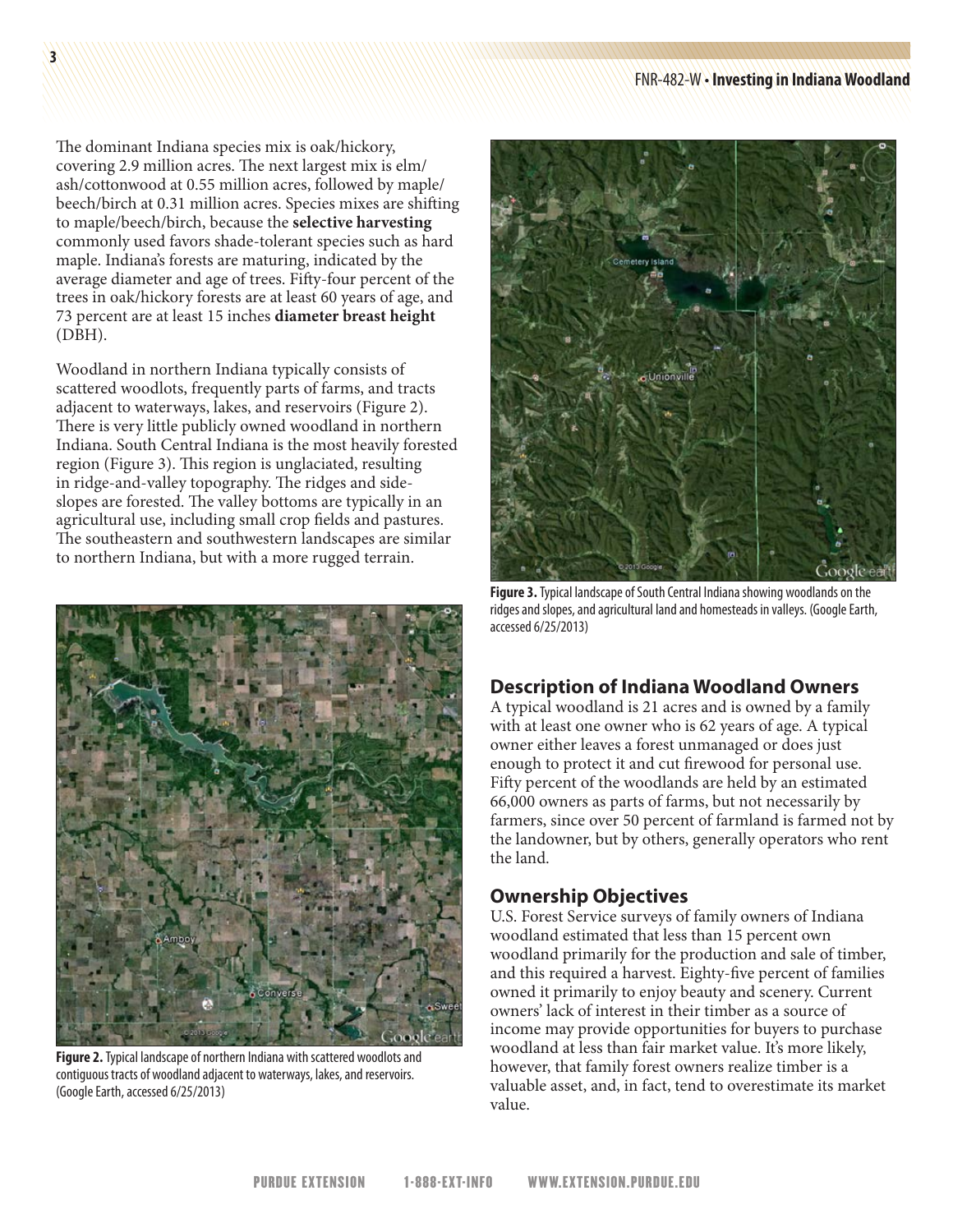An advantage of woodland ownership is that few common ownership objectives conflict with retaining well stocked stands of timber. An exception would be the wish to attract a wide variety of wildlife species, which requires a mix of vegetative types—not just timber stands. The habitat required for various species of wildlife is discussed on the *Everything Wildlife* website, <http://www.agriculture.purdue.edu/fnr/wildlife/>.

**4**

Investors seeking annual cash flow should consider purchasing tracts with a mix of habitat types, including grass, **scrubland**, wetland, and cutover forestland. Such tracts are more attractive to hunters looking for land to rent for exclusive hunting rights. Many landowners favor this option, because in addition to the rental income, the hunter helps control who comes onto the property and provides the owner with feedback on the condition of the land. In addition, controlling the deer population reduces damage to trees and other vegetation from browsing. Several companies are in the business of matching hunters with landowners. These can be located by entering "hunting leases in Indiana" into a search engine.



*An old field with a variety of vegetation provides excellent cover and food for a variety of wildlife species, including game birds.*

#### **Timber Productivity**

As with crops, financial returns are determined by productivity and unit value of each crop. The productivity of a woodland is most easily measured by annual growth in **board feet** per acre per year (bf/A/yr), referred to as **mean annual increment** (MAI). MAI for well-stocked stands ranges from 150 to 350 board feet per acre per year. Woodland purchased as a timber investment should have an MAI of at least 200. It is necessary to contract with a professional forester to get a reliable estimate of MAI. This also should be done for any woodland you already own or tracts you are considering for purchase.

The value of timber is measured in dollars per thousand board feet (\$/MBF). The value of trees as they stand in a forest is stumpage value, or value on the stump. Lowquality timber purchased for processing into lumber for pallets or other industrial uses may be worth as little as \$50/MBF. The highest value trees are purchased to be sliced into thin veneer. Stumpage values for these rare trees can be as high as \$10,000/MBF. These are usually black walnut. Other species in demand for veneer include white oak, red oak, hard maple, and black cherry. Species preferences change frequently in response to domestic and overseas markets. Note that there are so few of these trees that their value alone is not relevant to estimates of value increments per acre per year.

Combining MAI and stumpage prices provides an estimate of value increment. At the low end would be 150 bf/A/yr and \$50/MBF giving a value increment of \$7.50 per acre per year. A reasonable high end would be 350 bf/A/yr and \$1,000 per MBF, yielding a value increment of \$350/A/yr. Such a wide range necessitates professional evaluations for the development of reasonable estimates for individual tracts.

## **Woodland Value**

Woodland values, like land values generally, are closely tied to location. The value of timber is less location dependent, because there are good markets for timber throughout the state. Timber buyers' interest varies, however, by location within the state. This results from regional differences in how land was used in the past, variation in the color of the wood within a tree, soil fertility, and unknown factors. Regions in which woodland grazing was a common practice generally produce lower quality timber. For most hardwood species, trees that are vigorous and healthy are the most valuable.

The financial return from woodland held for timber production is determined by the purchase price; volume and value of merchantable timber at time of purchase;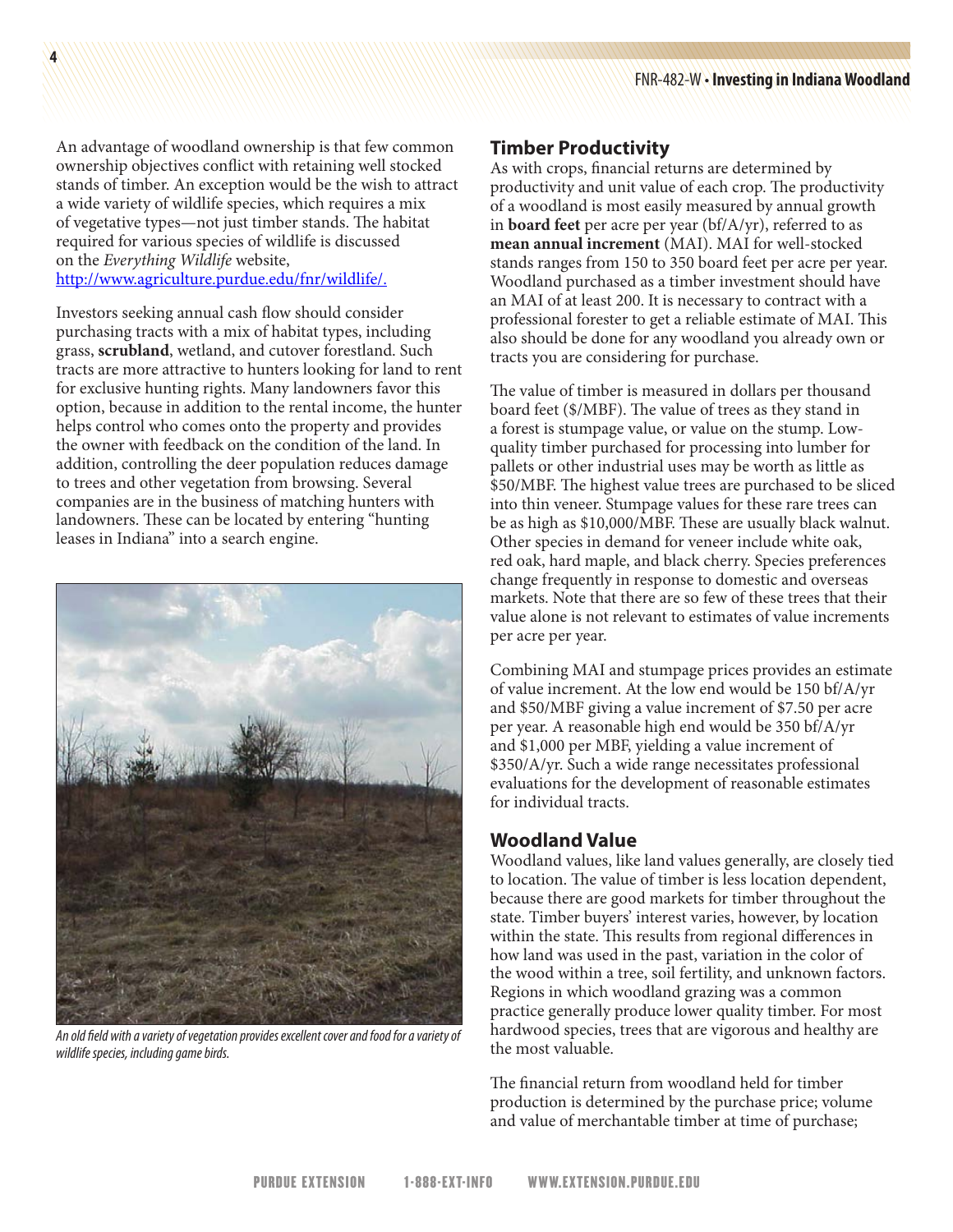species mix; quality of the land for growing timber, referred to as **site index**; and expected market trends for hardwood timber. Timber value increases with increases in volume; increases in value per MBF as trees get bigger and become saleable as high quality sawlogs or veneer logs; and extent to which unit prices keep pace with inflation.

The major economic considerations are the demand for stumpage and resulting price trends. As a nonfungible commodity, well-managed timber can be held until markets are favorable. This supply-side factor accounts in part for short-term variations in prices, but not long cycles. Long-run trends for real prices are a critical consideration if woodland is purchased as an inflation hedge based on the timber as well as the land. A commonly used measure of price trends for Indiana timber is the Indiana Timber Price Index for average and quality stands (Figure 4). This is a weighted average of prices paid for logs delivered to mills in Indiana starting in 1957. In addition to species mix, these averages consider the quality of sawlogs, and the quality and size of veneer logs. The indexes cannot be used for valuation of timber. The index can be converted to stumpage value by subtracting the cost of logging and hauling. These are highly variable within the \$140 to \$300 per MBF range. Price reports with current value of the indexes are available at [https://ag.purdue.edu/fnr/](https://ag.purdue.edu/fnr/Extension/Pages/timberMarket.aspx) [Extension/Pages/timberMarket.aspx](https://ag.purdue.edu/fnr/Extension/Pages/timberMarket.aspx).

Indiana led the nation in hardwood lumber production at the turn of the twentieth century because of the readily available stands of large timber, westward movement of the population center, and the need to clear land for agriculture. As a result, Indiana's forests were almost cutover by the end of the first decade with little landowner concern for regenerating those areas not cleared for agriculture. Thereafter, harvesting and lumber production declined. However, the remaining patches of cutover forests regenerated naturally and volume increased. Hardwood lumber and veneer production increased in proportion to the increase in the area of woodlands and timber volume. By the early 1970s, harvesting and processing increased sufficiently to drive up timber prices in real terms. This trend continued until about 2005. At this point the real cost of logs, the largest cost component of lumber production, had increased sufficiently to severely reduce sawmill **operating margins**. The added pressure of the recession starting in 2008 drove many marginal mills out of business and made it possible for larger, well-managed mills to expand and capture a larger share of a smaller market. The decreased demand for lumber and veneer was also due to competition from species grown in other countries and the growth of wood processing in Asian countries.



**Figure 4.** Nominal and real value of logs for the average stand of timber in Indiana. (*Indiana Forest Products Price Report and Trend Analysis,* 2013, Purdue Cooperative Extension Service, FNR-177-W, available online at [https://mdc.itap.purdue.edu/item.asp?Item\\_Number=FNR-177-W](https://mdc.itap.purdue.edu/item.asp?Item_Number=FNR-177-W))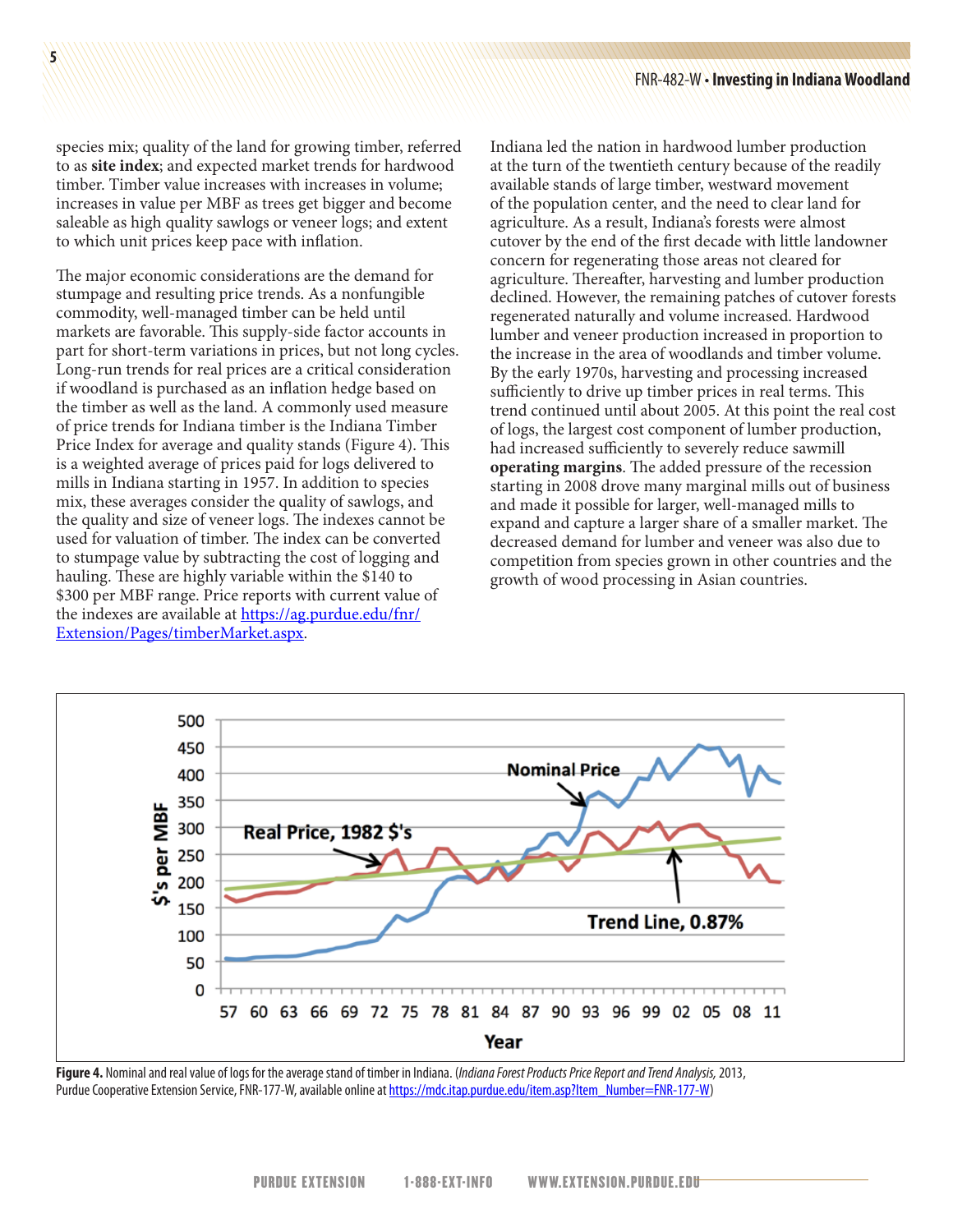Although the real price of timber is currently cycling down, there is a strong demand, especially for high-quality timber. The high-quality timber grown in the Central United States is unique and respected by buyers from all over the world. The downward pressure on timber prices will continue until **timber processing margins** increase sufficiently to cover higher log costs. It is not possible to predict when this will occur.

# **Financing Options**

Depending on interest rates, borrowing to purchase a woodland can reduce the amount of money tied up for 20 to 30 years. Options for financing a woodland to be held as a long-term investment are limited. Borrowing opportunities for farmland are not available, because woodland alone is not classified as farmland. Woodland incidental to a farm would, however, be incorporated into the farm purchase.

Most commercial banks in Indiana do not have loan officers sufficiently knowledgeable about woodland values and returns from timber production to evaluate loan applications. Knowledge of the terms used in timber management, what constitutes investment grade timber stands, and timber values is needed. They may, however, provide partial financing based on just the value of the land. For example, a bank in southern Indiana, on rare occasion, makes loans on "raw woodland" with a maximum 15-year term. The loans must pay down the principal over the life of the loan according to a set schedule, a so-called amortizing loan. The amount outstanding cannot exceed 65 percent of the fair market value of the property. If the loan officer at this bank knows that the buyer is going to harvest the timber on the property, the officer requires a third party appraisal of the timber. A separate loan is issued for this value. The length is the expected timeframe to harvest the timber. The timber income pays off this loan.

Financing available through Farm Credit Mid-America for lot loans is the most frequently used financing option by families buying woodland for use as a home site in rural areas. Farm Credit Mid-America is part of the Farm Credit System, a nationwide network of borrower-owned lending institutions (i.e., a cooperative association). Borrowers become the equivalent of stockholders in the system. The amount borrowed cannot exceed 75 percent of the lesser of either the purchase price or appraised value. This means a 25 percent down payment is required, and borrowed funds cannot be used for it. There is no limit on the size of lot and no time requirement on when a house is constructed. Loan terms cannot exceed 25 years. Rates are several points higher than those for home loans.

Seller financing in the form of a land contract, also referred to as a "contract for deed" or "land installment contract" is a rare possibility. The seller retains title to the property until the loan is completely paid off. If the buyer defaults, there is no equity to recover. A well-crafted contract that protects the interests of the seller and buyer is especially critical. Sellers and buyers need to think through the answers to many questions. Does the principal include the value of the timber, or is timber value retained by the seller? If the latter, the seller usually retains all rights to timber sale income. If the initial value of the timber is included in the principal, does the seller receive the income to be applied to the principal? There are many possible options to be negotiated.

Even if a cash purchase is made, a complete title search should, of course, be made. Contracts for the sale of timber sometimes give the buyer up to three years to harvest the timber and remove the logs. If a woodland is purchased after the timber is sold, but before it is harvested, the buyer can sometimes be fooled. There is no requirement that timber sale contracts be registered in the county courthouse against the title to the woodland. Thus, they would not show up in a title search. Legal counsel should be consulted to determine the exact language to include in the contract regarding any timber on the property.

## **Tax Considerations**

Investments in woodlands do not constitute tax shelters either from the IRS's standpoint or based on the techniques available to deduct more than your out-of-pocket expenses. The amount paid for the woodland, if purchased, or its date-of-death fair market value, if inherited, is its basis. The basis is used to determine the gain or loss when the property is disposed of. If timber will be sold and you want to reduce the revenue by the depletion allowance for the timber, separate bases in land and timber must be established. Gains from the sale of standing timber always qualify for capital gains treatment, providing a favorable tax rate under current law. Property taxes are deductible as an itemized deduction. In those uncommon situations when the woodland activity constitutes a business, management expenses may be deductible. The deductibility of expenses other than those for qualified tree planting and property taxes requires that the owner intends to and has a reasonable expectation of eventually making a profit. Income used to determine profit for purposes of the hobby loss rule is defined to include the increase in the value of the land and timber. Detailed information on all tax aspects of owning a woodland is available at [http://www.timbertax.org.](http://www.timbertax.org)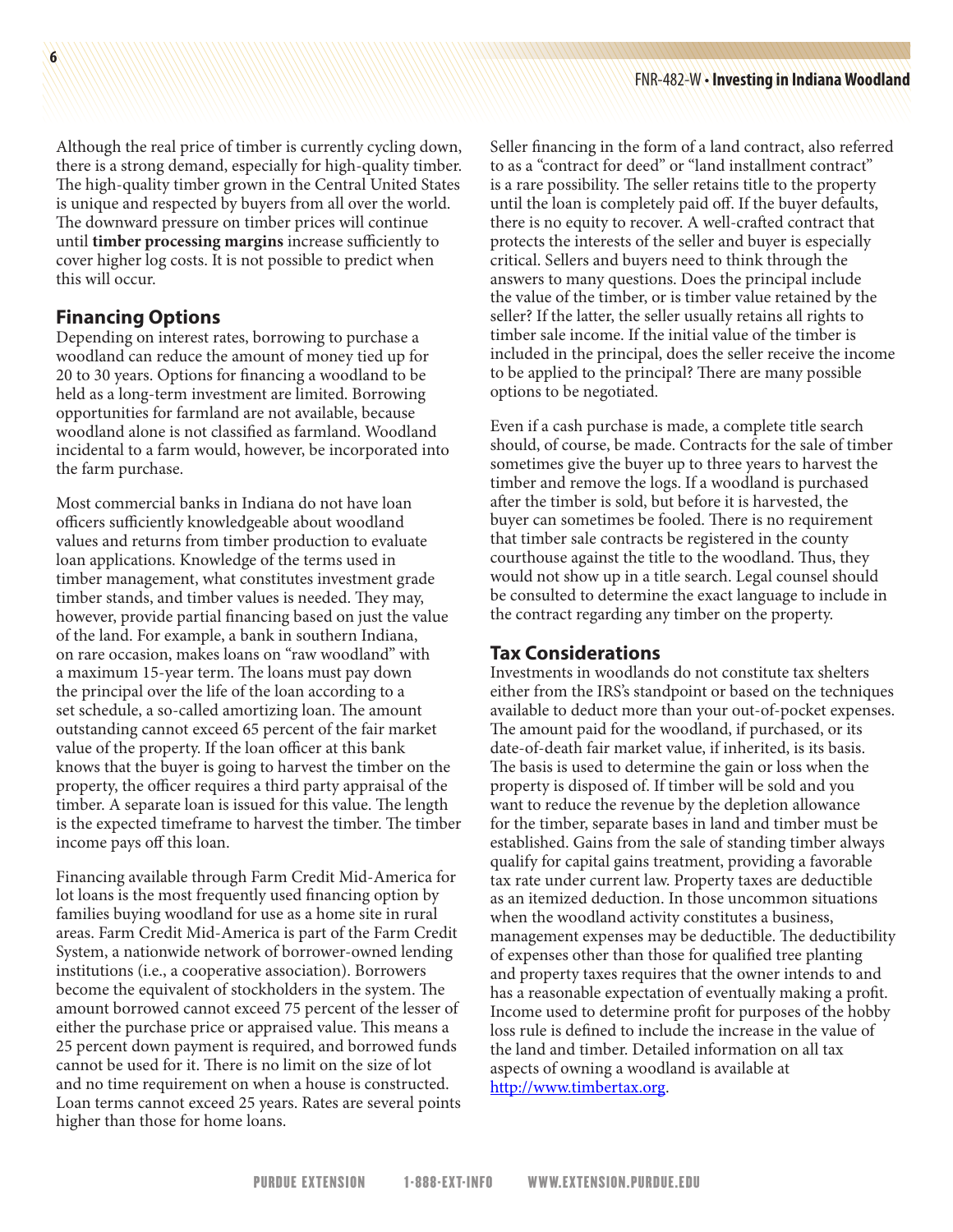#### **Regulatory Climate**

Historically, local, state, and federal regulations placed few restrictions on the growing and harvesting of timber in Indiana. The most common is the use of gravel roads by heavy logging trucks in early spring when the roads thaw the so-called break-up period. Some local jurisdictions require road-use permits to control truck weights and mud deposited by trucks exiting logging sites onto county roads. Any timber buyer or logger you work with will be familiar with these requirements.

The use of herbicides and insecticides requires compliance with label directions. The use of some pesticides requires formal training and certification by passing an examination.

The effect of timber harvesting on water quality is also a concern. Permits are required under some circumstances for stream crossings. Logging best management practices (BMPs) were developed in the 1990s. They are voluntary, except for logging on public lands. Implementation of these BMPs should be included in timber-sale contracts. The focus is on the reduction of erosion from skid trails and roadways. A recent U.S. Supreme Court ruling affirms that water flowing from roadways will continue to be nonpoint source pollution, not a point source requiring a discharge permit. This does, however, release woodland owners from restrictions on pollution of waterways, including by siltation. An increasing emphasis on water quality BMPs is expected, although there are currently no efforts to make them mandatory. These BMPs can be found at [http://www.](http://www.in.gov/dnr/forestry/2871.htm) [in.gov/dnr/forestry/2871.htm.](http://www.in.gov/dnr/forestry/2871.htm)

Of major regulatory concern are U.S. Fish and Wildlife Service restrictions on tree felling that impacts the habitat of endangered species, the Indiana bat in particular. At the time this publication was written, the U.S. Fish and Wildlife Service and the Indiana Department of Natural Resources (IDNR), Division of Fish and Wildlife, in cooperation with the Division of Forestry, released an agreement dealing with tree felling. The 2013 agreement is at [http://www.](http://www.inwoodlands.org/conserving-federally-endangere/) [inwoodlands.org/conserving-federally-endangere/.](http://www.inwoodlands.org/conserving-federally-endangere/) The agreement is subject to change. Notices of change will be published at <http://www.in.gov/dnr/forestry/>.

Buyers desiring to build structures on a woodland under consideration for purchase need to ascertain zoning, building code, "curb cut" (entry of a lane onto a public road), septic, storm water, and related regulations and permit requirements. Use of legal counsel will save many hours of reading and interpreting regulations.

#### **Risk Assessment**

There are many bad things that can happen to woodlands. Some are amenable to a degree of control; others are acts of God. Risks that you can control include marking, maintaining, and walking boundary lines on a regular basis to look for trespass activities. You should develop a relationship with adjacent owners, if you will be an absentee owner (i.e., not live on the woodland). They can warn you of unusual activities in the area. Logging on adjacent properties should be monitored. The most frequent form of timber trespass is logging across boundary lines. Less frequent is the theft of individual, high-value trees. Physical restrictions at entry points may reduce this risk.

Tornados, straight-line winds, downburst, floods, and other weather-related events can be very destructive to timber and structures. The probability of such an event occurring at any given location is very low. Droughts can have longterm, negative effects on trees, even if the year following a drought has normal rainfall levels. Forest fires do occur in Indiana. The degree of damage to timber depends on the species and age of the trees. Older trees with thick bark may survive a typical ground fire. There is no danger of the dramatic crown fires seen on reports of fires in the Western United States unless a woodland is stocked primarily with coniferous species.

Insects and diseases are always present in forests at endemic levels. They are controlled by natural factors such as the resistance of healthy trees, insect-eating birds, and predator insects. The biggest danger is from invasive species, such as emerald ash borer, Asian long-horned beetle, and gypsy moth. Forest health is also diminished by invasive plant species such as Amur honeysuckle. Such species can take over a forest and reduce the growth rate and health of trees. Information on this risk is available at <http://na.fs.fed.us/spfo/invasiveplants/states/in.asp>

Forests are dynamic ecosystems that seek a natural balance after disturbances. Maintaining all the components of the ecosystem in place is the best defense against any destructive force. Dramatic changes in the physical appearance of forests may reduce their aesthetic value. Some consolation may be the opportunity to observe how the forest recovers over time. Changes can be observed in the herbaceous and woody vegetation, resident breeding bird species, migrating bird species that stop by for food and rest, insect species, mammals, and salamanders and other amphibians.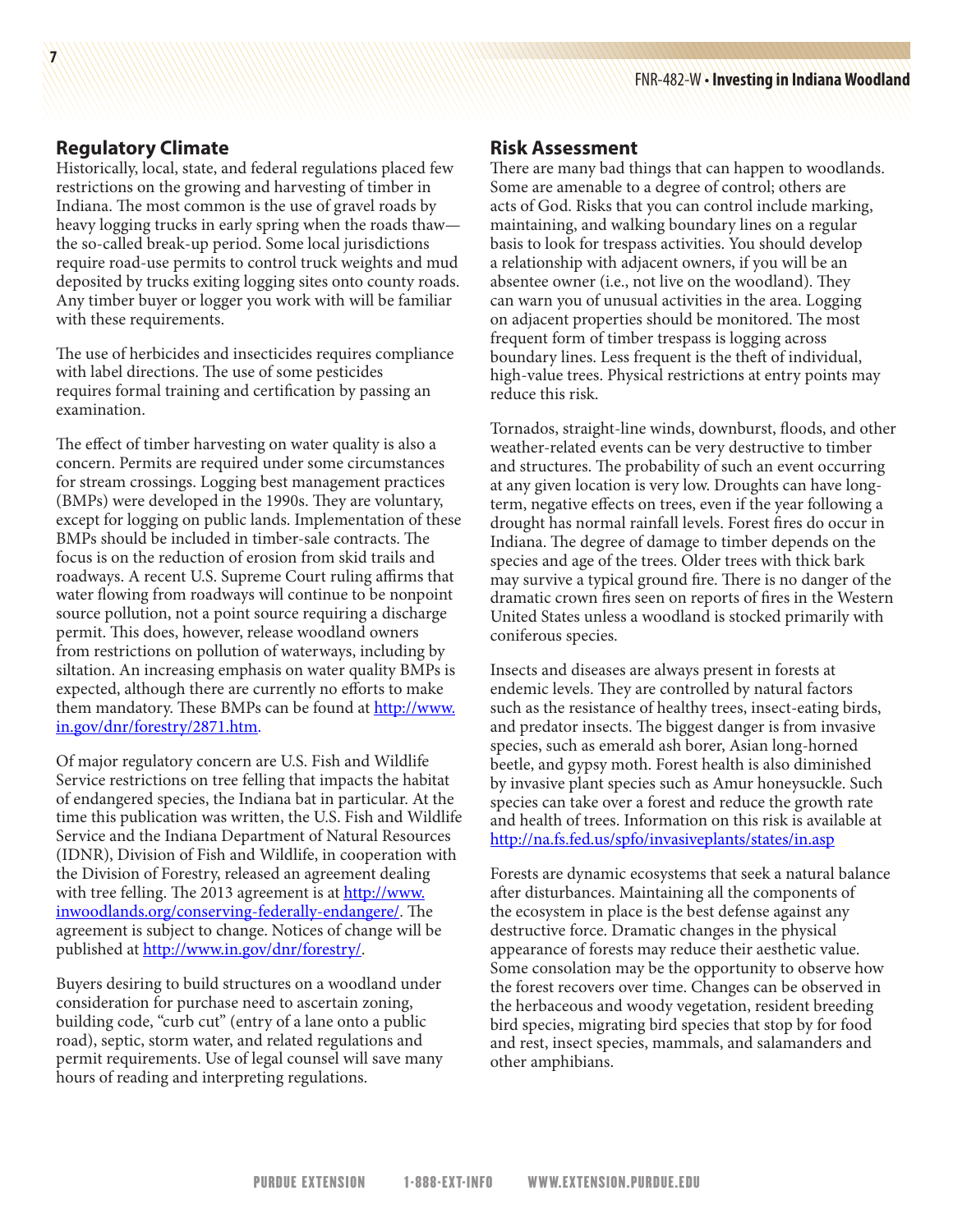#### **Revenues and Expenses**

Very few woodland owners keep records of their woodland revenue and expenses. The amount and timing of timber revenue is primarily dependent on the amount of land owned, timber stocking, timber quality, and growth rate. Well-stocked tracts of at least 100 acres can be managed to provide income from the sale of timber every 5 to 10 years. Although it doesn't take into account the timing of timber sales, estimates of value increment indicate income potential, discussed above. A professional forester can estimate this. Current estimates of value increment are also helpful in justifying the deduction of qualified expenses on your federal income tax return.

Property taxes are usually not the major expense of owning woodland in Indiana, assuming it's enrolled in the Classified Forest and Wildlands Program (CFWP) [http://](http://www.in.gov/dnr/forestry/4801.htm) [www.in.gov/dnr/forestry/4801.htm](http://www.in.gov/dnr/forestry/4801.htm). CFWP may result in an annual cost of \$0.05 to \$.10 per acre. Property taxes can be much higher if your house is located in woodland and the area other than the house lot is assessed as excess residential property. The assessed value and tax liability of real property is available at the assessor's office in the county courthouse, and on the websites of some counties.

Some tracts require infrastructure improvements to facilitate management activities. Access roads are the primary requirement. Traces of roads from previous eras can be found in almost all tracts. These can be improved, but adequate provisions must be made for crossing waterways or wetlands, and to control erosion of grades.

Timber managed to maximize income requires periodic evaluations by consulting foresters. A minimum of every 10 years between evaluations is recommended. These professionals charge on a per-hour basis to conduct inventories and update management plans. The plans include recommendations for when timber sales should be conducted, other cuttings needed to capture in the best trees the growth potential of a stand (crop trees), evaluation of insect and disease conditions, identification of non-timber revenue sources, and more. Some investors choose to implement needed improvements such as **timber stand improvements** using their own labor. In most cases, however, contracting with a consulting forester to do the work is well worth the expense. The primary justification for doing so is the strenuous physical labor involved and risk associated with using chain saws.

Because of the uniqueness of each timber sale, a sale constitutes a spot market (i.e., each sale is so different that generalizations are dangerous). Capturing the fairmarket value requires precisely quantifying the timber to be sold and making its availability known to potential buyers. Timber buyers who may be professional foresters are employed by lumber companies. Some loggers also buy timber and sell the logs into the market for each type of log. These buyers usually negotiate a price with the woodland owner. There are also professional consulting foresters with knowledge of markets. They usually represent timber sellers in a bidding sale process. They may charge a flat fee, but usually they contract for a fixed percentage of the gross revenue. One-on-one negotiations with individual buyers may be required for selling small quantities of timber or low quality timber. See *Marketing Timber* [https://mdc.itap.](https://mdc.itap.purdue.edu/item.asp?Item_Number=FNR-111-W) [purdue.edu/item.asp?Item\\_Number=FNR-111-W](https://mdc.itap.purdue.edu/item.asp?Item_Number=FNR-111-W) and *Tips*  on How to Get the Most from Your Timber Harvest **[https://](https://mdc.itap.purdue.edu/item.asp?Item_Number=FNR-138-W)** [mdc.itap.purdue.edu/item.asp?Item\\_Number=FNR-138-W.](https://mdc.itap.purdue.edu/item.asp?Item_Number=FNR-138-W)

#### **Management Practices**

Forests are complex ecosystems made up of a diversity of plants and animals. Although forests are resilient if given sufficient time to recover after a disturbance, most owners have an image of how a forest should look. Management may be necessary to maintain this look. Many owners do not fully understand that forests are dynamic—constantly changing. Managing a forest to achieve specific objectives is challenging, even for professional foresters. Landowners willing to become familiar with how forests change and to work with a professional forester are more likely to be satisfied with the benefits received from their woodland.



*A natural woodland includes a variety of tree sizes and herbaceous vegetation.*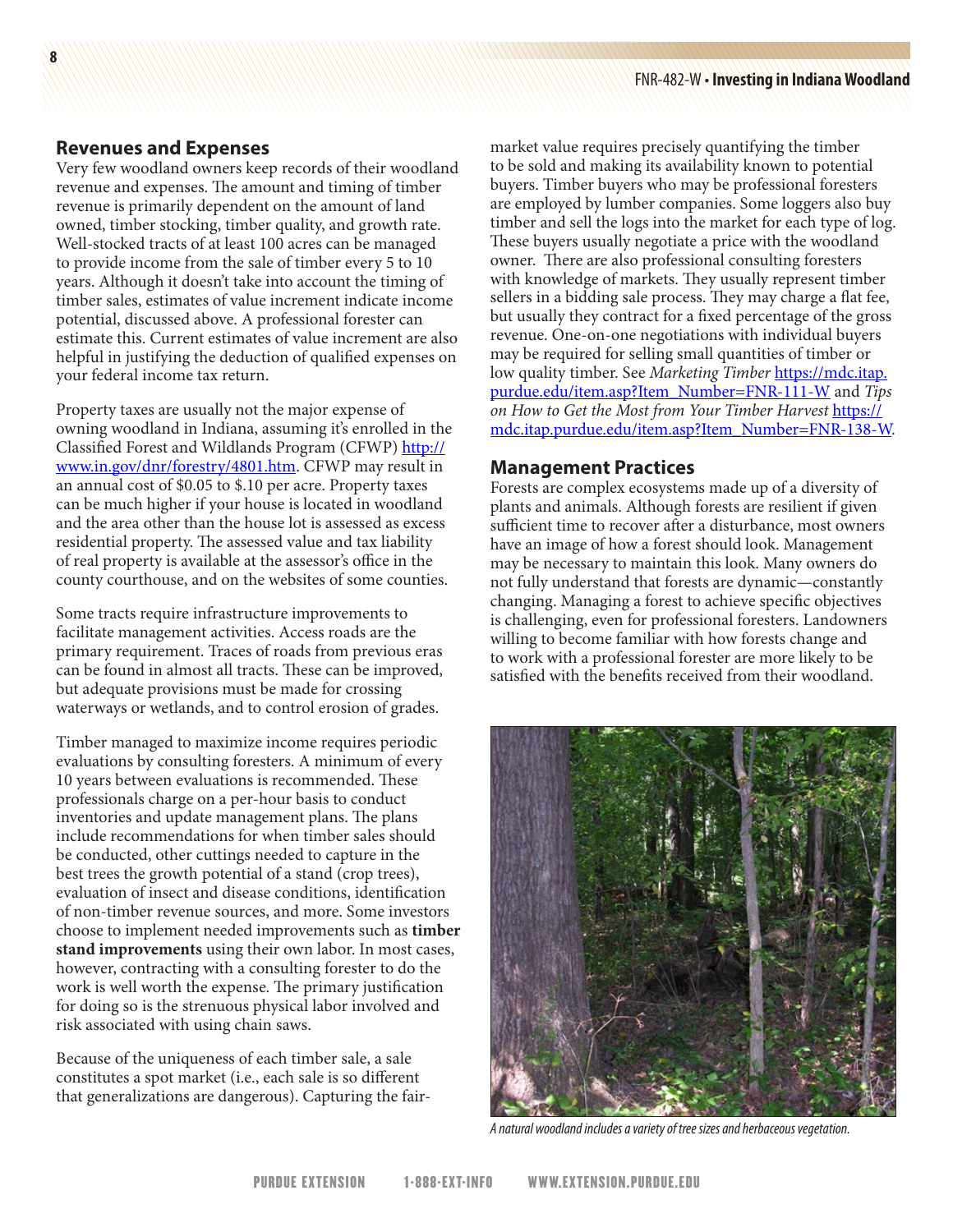Most importantly, each owner must determine objectives for the woodland. This may be difficult, because of the many and sometimes-conflicting options. A good tool for beginners is the *My Land Plan* website. **[http://](http://mylandplan.org/?utm_source=HomePageImage&utm_medium=AFFwebsite&utm_campaign=MyLandPlan)** [mylandplan.org/?utm\\_source=HomePageImage&utm\\_](http://mylandplan.org/?utm_source=HomePageImage&utm_medium=AFFwebsite&utm_campaign=MyLandPlan) [medium=AFFwebsite&utm\\_campaign=MyLandPlan.](http://mylandplan.org/?utm_source=HomePageImage&utm_medium=AFFwebsite&utm_campaign=MyLandPlan) It provides access to aerial photos of most wooded properties and leads owners through a step-by-step decision process. Some owners want their forests to be parklike. They remove all woody vegetation below the main tree canopy. This may be appropriate close to a house or cabin. It is less appropriate further into the woods. Removing the undergrowth requires great effort, because nature continually works to reestablish it. It also reduces the opportunity for the growth of young trees to replace those dying naturally or removed in a harvest. It also reduces the variety of wildlife.

The other extreme is to allow the forest to evolve naturally with no human interference except for access trails. Most landowners cut trails so that walks in the woods don't require bushwhacking. Locations where limbs and dead trees may fall onto the trail should be noted. Incidents are most likely during heavy winds.

Professional foresters frequently recommend sufficient tree removal to maintain a majority of vigorously growing trees. It's now standard practice to leave standing dead trees to provide food and habitat for many animals, especially birds. Trees can be removed in a harvest to provide revenue, or felled and left in place to provide large woody debris. Such debris is critical for amphibians, insects, and ground-nesting bird species, and provides cover from raptors. Leaving tops to deteriorate in place after a harvest provides similar benefits.

Management to achieve a higher level of timber income focuses on identifying crop trees. These trees are nurtured for eventual harvest by removing nearby trees that crowd their crowns. This practice is referred to as a **timber stand improvement** (TSI). TSI also includes activities such as killing vines that occupy the crowns of crop trees.

## **Forest Certification**

Forest certification programs give landowners an incentive to manage their woodland to achieve environmental goals. Certified manufacturers label final products as "certified" when they come from logs from certified woodlands, and certified logs are tracked through the production process. Given a choice, some consumers prefer these products. There's little evidence, however, that consumers are willing to pay more for them.

In Indiana there is little incentive for woodland owners to directly pay the cost to be certified. Certification may increase the number of potential buyers for timber, thereby increasing the price a landowner gets. There is no evidence, however, that buyers increase the price they are willing to pay landowners.

Woodland that is enrolled in CFWP is certified under the Sustainable Forest Initiative (SFI). They may also qualify for Forest Stewardship Council (FSC) certification under a group program administered by IDNR, Division of Forestry.

#### **Summary**

Purchasing a woodland and taking care of it can be challenging, but many families find the benefits outweigh the challenges. Purchasing a woodland should be undertaken with the same precautions as purchasing a house. Therefore, legal counsel is advised for the contract between buyer and seller, title search, and title registration. Also, a professional forester can help landowners understand what they're buying and what to do with it, based on family objectives. Legal counsel and professional assessment should be undertaken for each property considered for purchase.

Many other considerations come into play for any landowner who plans to build a house in a woodland. There are many guides about living in rural America. (For more information, do an Internet search for "living in rural America.") Any Purdue Cooperative Extension county office is also a good source of guidance and information.